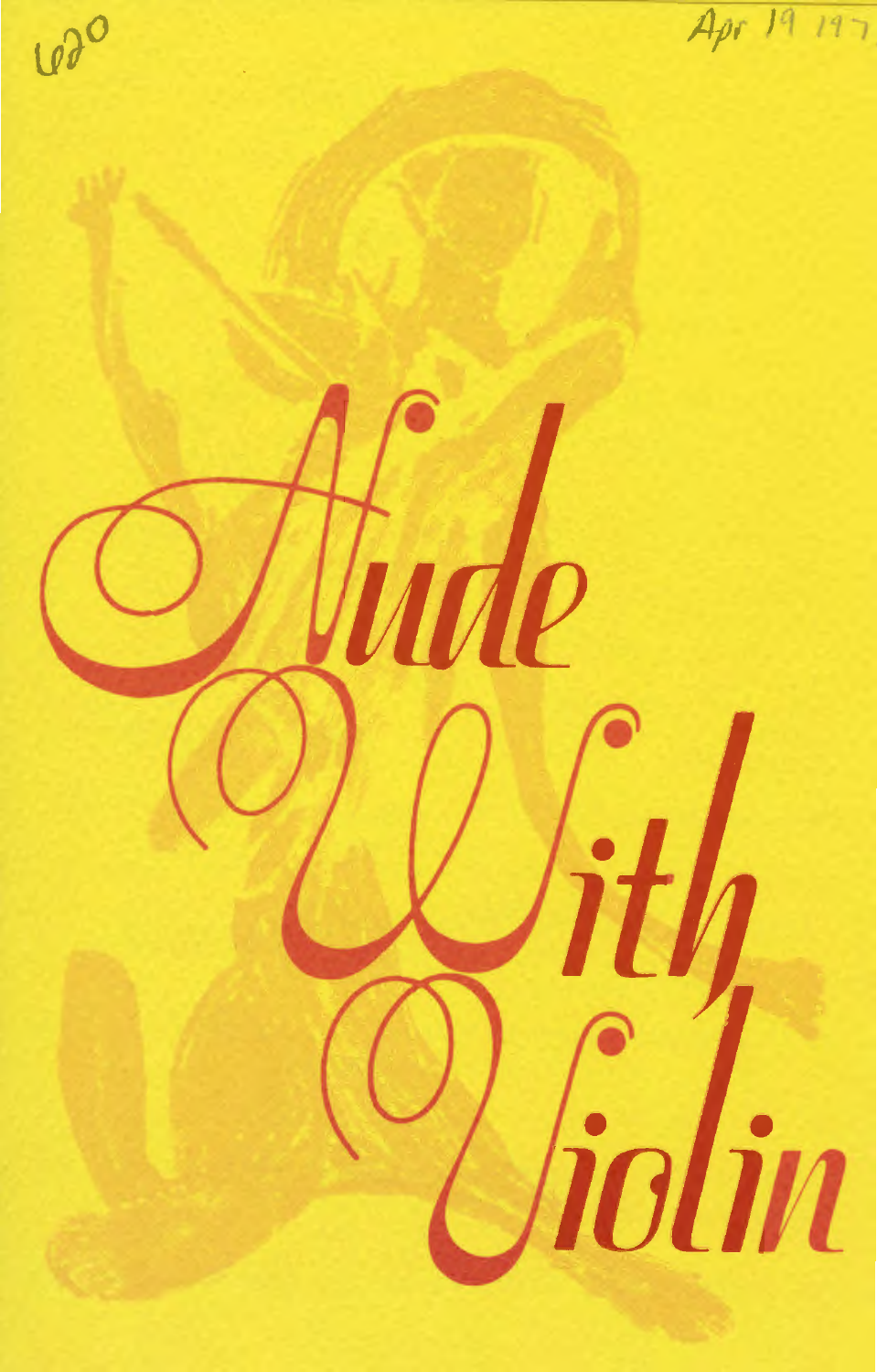## NUDE WITH VIOLIN

by Noel Coward

Presented by Boise State College Theatre Arts Department

## THE CAST

|                |  | SEBASTIEN LA CREOLE Dan Coffman          |
|----------------|--|------------------------------------------|
|                |  | JANE SORODIN Cecily Tippery              |
| ISOBEL SORODIN |  | . Elizabeth Streiff                      |
|                |  | COLIN SORODIN Dan Peterson               |
|                |  | PAMELA SORODIN Marcia Lickley            |
|                |  | CLINTON PREMINGER, JUNIOR . Steve Marker |
|                |  | MR. JACOB FRIEDLAND. Tracey Hollenbeck   |
|                |  | MARIE-CELESTE Terrie Jenks               |
|                |  | ANYA PAVLIKOV Patti Murphy               |
|                |  | CHERRY-MAY WATTERTON Judy Patterson      |
|                |  | FABRICE John Elliott                     |
|                |  | OBADIAH LEWELLYN Tom Wright              |
|                |  | GEORGE Pat Boyington                     |
|                |  | STOTESBURY LA CREOLE Patrick Corbett     |

Directed by Mr. Del Corbett

Designed by Mr. Harvev Sweet

Assistant Director/Stage Manager, Victoria Holloway

(Refreshments will be served during intermission.)

Produced by special arrangement with Samuel French, Inc.

A First Annual Festival of the Arts Presentation!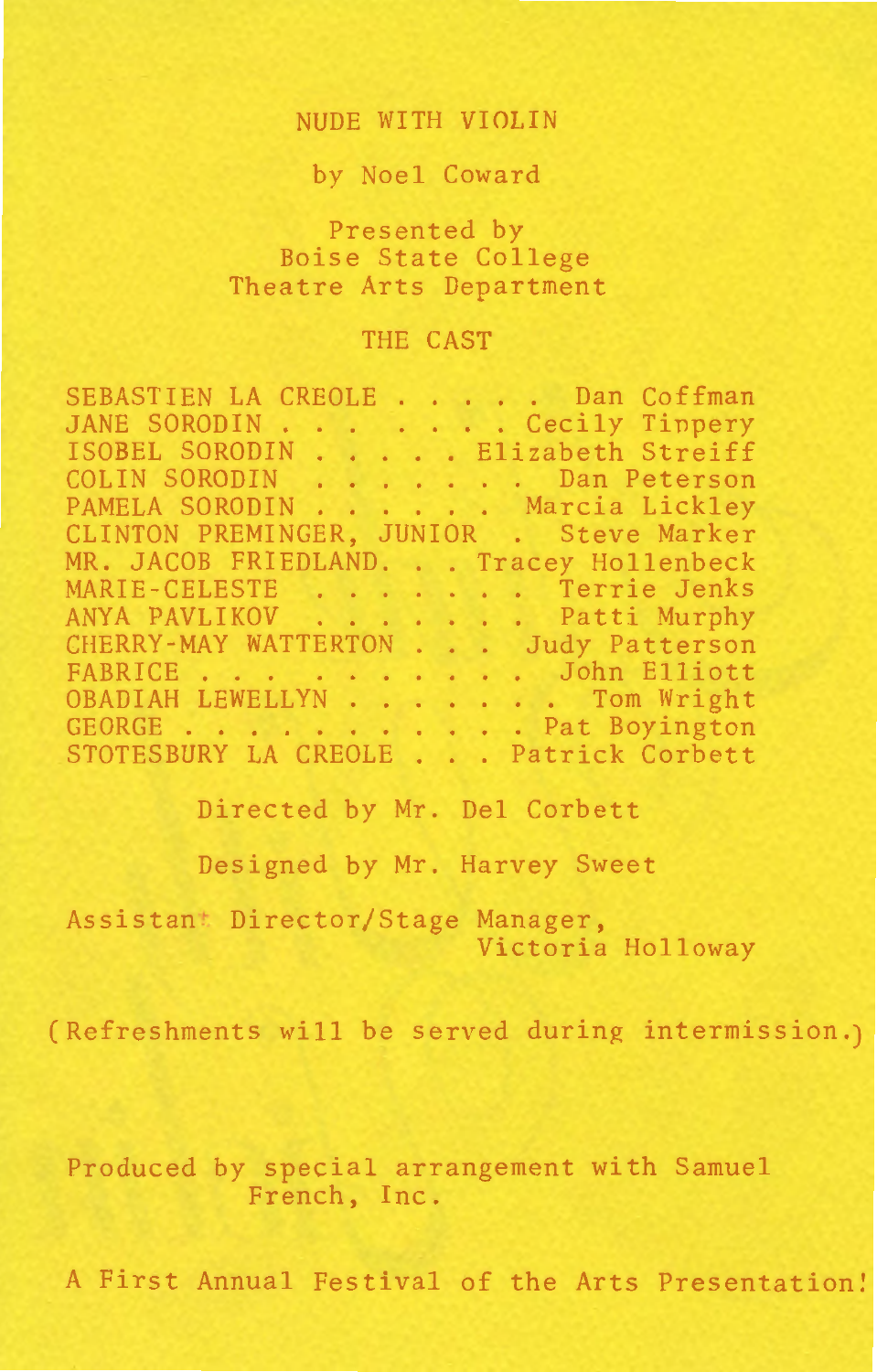ASSISTANTS TO THE DESIGNER Dan Coffman Victoria Holloway Kathy Powell

CREW LIST

## Scenic Construction

Donald Ba1ley Maureen Cochran Mark Hopkins Royanne Klein Debbie Long Ben Copple

Melanie Bringhurst Judy Hendrick Terrie Jenks Marcia Lickley Dan Coffman Ken Shaw

## Properties

Debbie Long, Head Pat Boyington, Asst. Head Pat Nance Gwyn Harms Judy Patterson

#### Sound

Royanne Klein

Box Office Gwyn Harms

#### Costumes

Victoria Holloway Kathy Powell, Co-heads Deb Hollenbeck Judy Patterson Royanne Klein

Publicity Cecily Tipperv

# Lighting

John Eichmann, Head Jim Langley Lighting Class

#### THEATRE ASSISTANTS

Dan Coffman Ben Copple Victoria Holloway Kathy Powell Ken Shaw Cecily Tippery